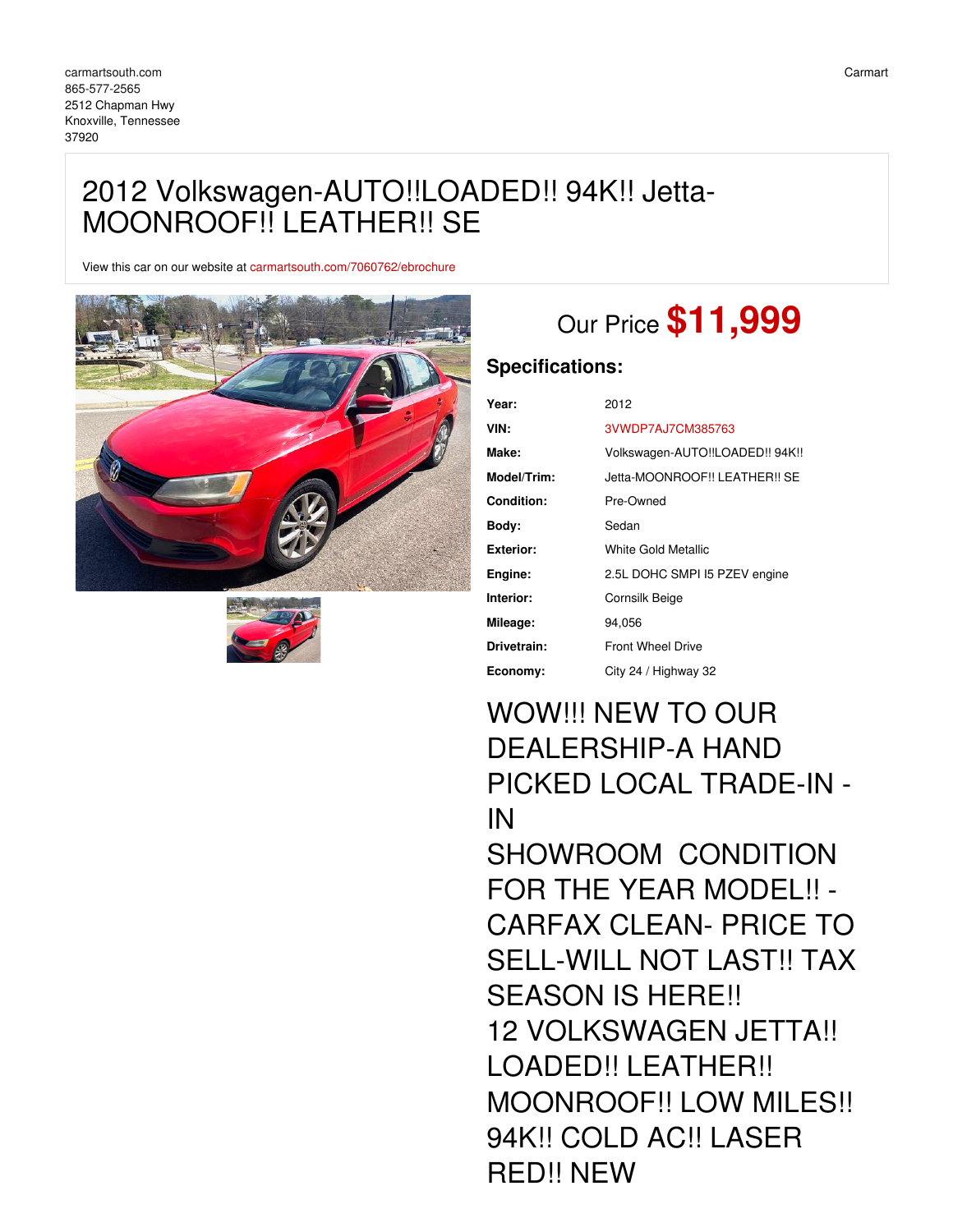TIRES!! LOCATED AT OUR SOUTH LOCATION-2512 CHAPMAN HWY NEXT TO SHONEY'S AND MCDONALD'S!!! NEAR HENLEY ST BRIDGE - DOWNTOWN KNOXVILLE!! CALL FOR AN APPOINTMENT TODAY WITH MISS JULIE N MISS SHERRI OR MARTY!!! 865- 577-2565 ! OR CALL SCOTT INTERNET SALES AT 1 865- 455-6606 CELL -YOU TEXT TOO!!!! 20 YEARS IN BUSINESS!!! YOU CAN SEE VOL STADIUM FROM OUR STORE!!! LOOK FOR A GIANT SHOWROOM-WHICH HAS BEEN THERE 60 YEARS!!! KNOXVILLE LANDMARK!!!

WE HAVE BEEN IN BUSINESS 20 YEARS AND WE ARE FAMILY OWNED!!!

WE OFFER BUY HERE PAY HERE - DOWN PAYMENTS WILL VARY -DEPENDING ON YOUR APPLICATION!!

WE HAVE A 4 OUT 5 STAR RATING WITH CARS.COM-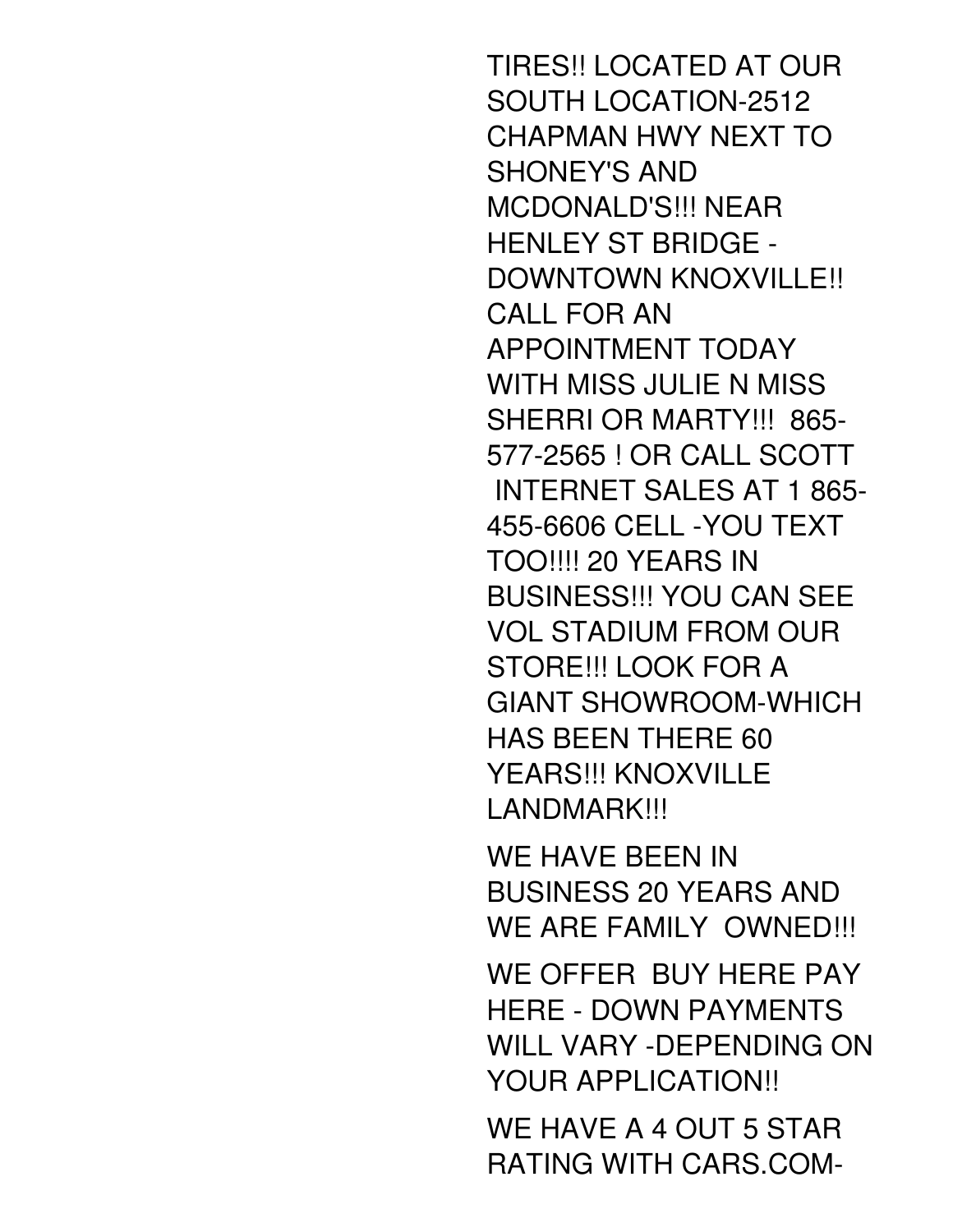WE OFFER EXTENDED WARRANTIES ON QUALIFIED VEHICLES!! WE OFFER AUTO CHECK ON ALL VEHICLES FOR YOUR PEACE OF MIND UPON REQUEST!!

WE ARE OPEN 6 DAYS A WEEK-EXCEPT ON SUNDAY- THAT'S GOD'S  $DAY:$ 

PAYMENTS OVER THE PHONE FOR CONVENIENCE!!

WE TAKE ACCEPT ALL MAJOR CREDIT AND DEBIT CARDS AS WELL AS CERTIFED FUNDS AND CASH. ALL PRICES DO NOT INCLUDE TTT OR DOC FOR FINANCE FEES (IF APPLICABLE). For additional peace of mind we offer extended warranties available !!!! COVER YOUR POWERTRAIN!! \$299!! Good anywhere in the US from a very reputable warranty

AAMAAAMI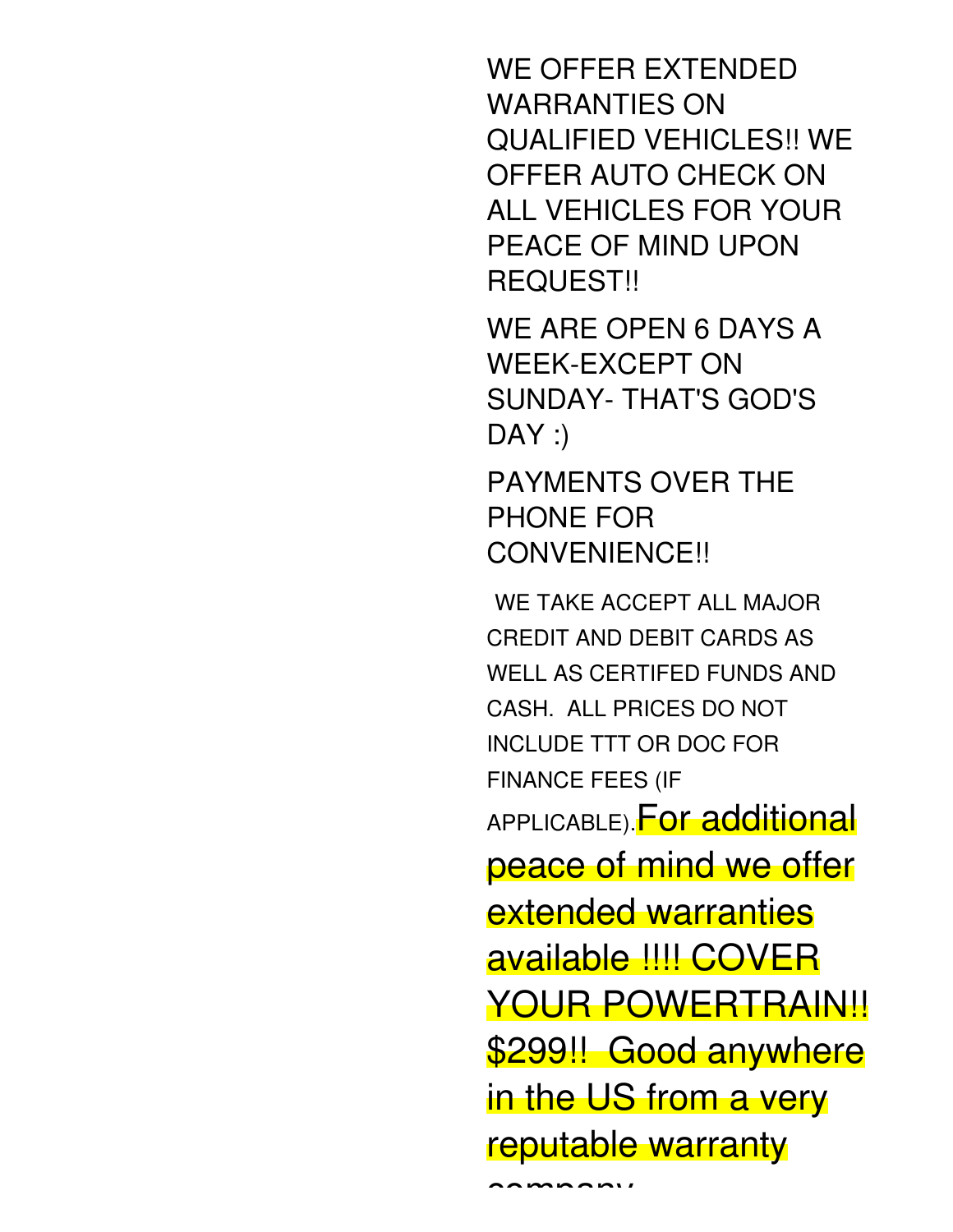## company.

WE HAVE BEEN IN BUSINESS 20 YEARS!!! WE ALSO HAVE A 4.5 RATING ON CARS.COM!! MAKE A GOOD EDUCATED DECISION WHEN BUYING FROM CARMARTSOUTH.COM! 2 LOCATIONS!! LOW DOWN PAYMENTS!! WAC!! WE SELL AS IS! BUT WE OFFER EXTENDED WARRANTIES !! WE OFFER TRUE BUY HERE PAY HERE!!! TITLE IN HAND ON SHORT TERM FINANCING!!! WE OFFER 30 DAYS SAME AS CASH!!!!

DON'T GO 5-6-10 YEAR- LONG TERM FINANCING!!

DON'T LOSE HALF THE VALUE ON BUYING A NEW CAR IN THE FIRST 3-4 YEARS OF THE **PURCHASE!!!** 

MANY PEOPLE CAN GET (BURIED) OR UPSIDE DOWN ON THEIR CAR-OWEING MUCH MORE THAN WHAT'S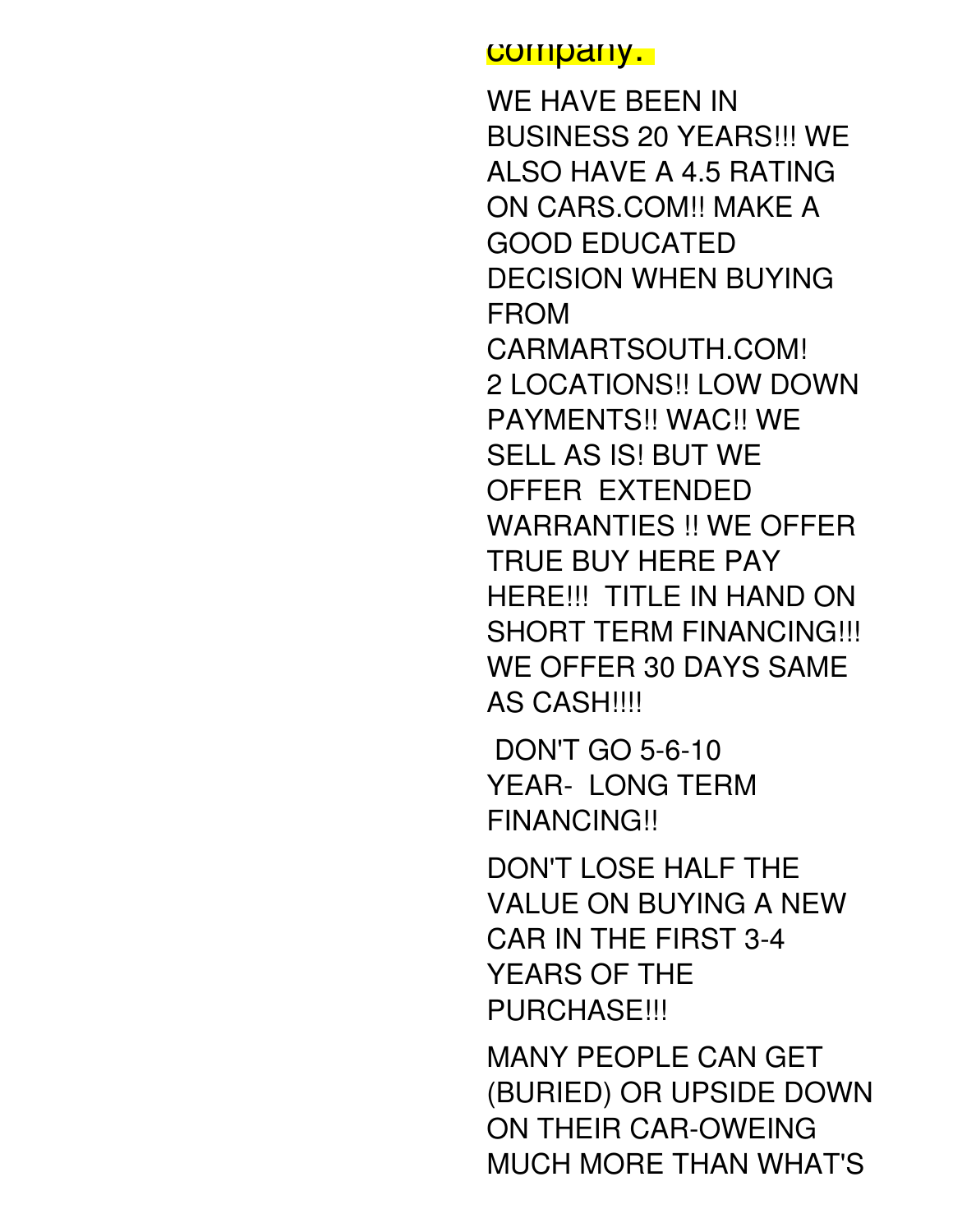IT WORTH-FOR EXAMPLE : YOUR CAR IS WORTH- \$8000 AND YOU OWE \$12000 TO THE BANK-STUCK IN A HIGH PAYMENT LOAN FOR LONG TERM!! WE OFFER CASH PRICING PLUS TAX'S AND TAG'S AND A DOC FEE!!

KEEP THE OIL CHANGED LIKE CLOCK WORK!!!

AND NEVER DRIVE YOUR CAR ( HOT-OVER HEATING) PREVENT A SMALL PROBLEM BECOMING A BIG PROBLEM!!

PLEASE KEEP IN MIND-THE MORE MILES YOU DRIVE - THE MORE MAINTENCE YOU WILL HAVE!!!

WE OFFER EXTENDED WARRANTIES-MOST CRAIGS LIST SELLER'S DON'T!!

ALL PRICE'S ARE PLUS TAX, TAG AND DOC FEE!!! ALL VEHICLE'S ARE SOLD AS IS!!!! BUT EXTENDED WARRANTIES OFFERED!!!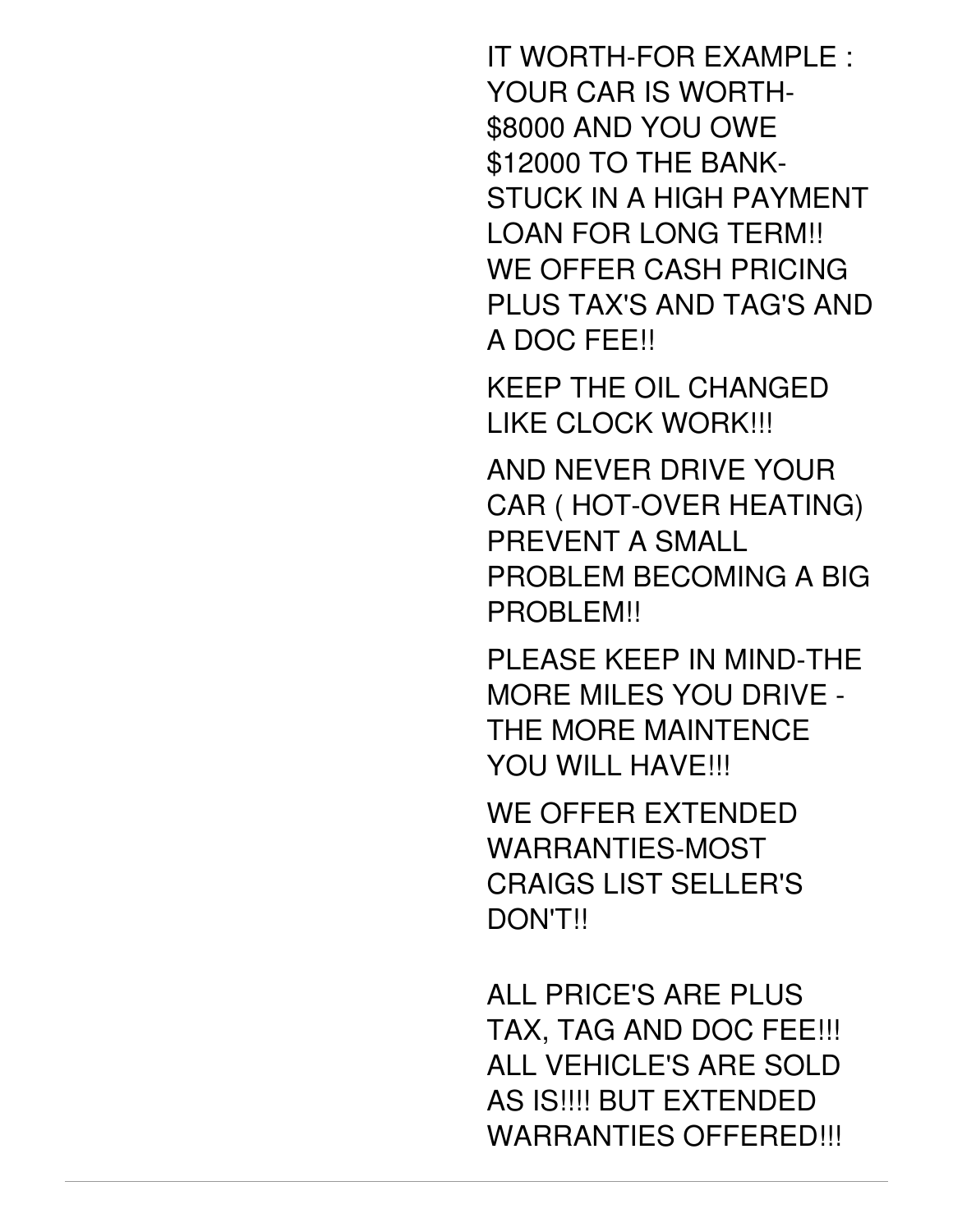### 2012 Volkswagen-AUTO!!LOADED!! 94K!! Jetta-MOONROOF!! LEATHER!! SE Carmart - 865-577-2565 - View this car on our website a[tcarmartsouth.com/7060762/ebrochure](https://carmartsouth.com/vehicle/7060762/2012-volkswagen-auto-loaded-94k-jetta-moonroof-leather-se-knoxville-tennessee-37920/7060762/ebrochure)



2012 Volkswagen-AUTO!!LOADED!! 94K!! Jetta-MOONROOF!! LEATHER!! SE Carmart - 865-577-2565 - View this car on our website a[tcarmartsouth.com/7060762/ebrochure](https://carmartsouth.com/vehicle/7060762/2012-volkswagen-auto-loaded-94k-jetta-moonroof-leather-se-knoxville-tennessee-37920/7060762/ebrochure)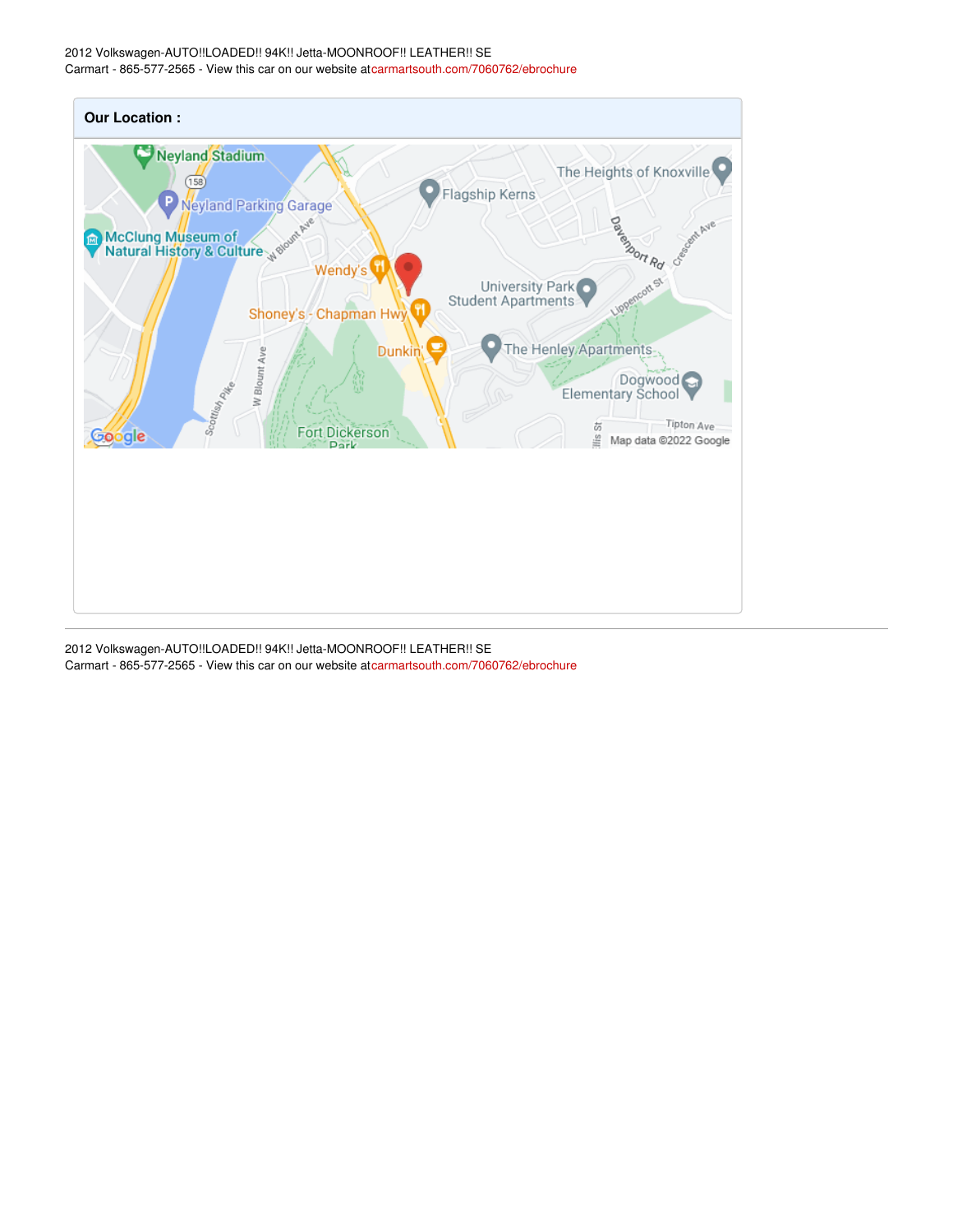## **Installed Options**

## **Interior**

- (2) front cup holders
- 6-way manual heated front bucket seats -inc: rear-impact optimized height-adjustable locking head restraints
- 60/40 split-folding rear bench seat -inc: height-adjustable head restraints for all seating positions, center armrest w/(2) cup holders, pass-thru
- Assist handles -inc: (2) front, (2) rear- Carpeted front/rear floor mats- Chrome accents
- Cruise control- Dual illuminated visor vanity mirrors
- Front center console w/armrest & storage- Front passenger seatback storage pocket
- Front/rear door panel armrests- Front/rear door storage pockets
- Fully carpeted/lined luggage compartment- Immobilizer theft-deterrent system
- Instrumentation -inc: speedometer, tachometer, odometer, trip odometer, fuel gauge, gear indicator, outside temp, seatbelt reminder, fuel cap seal indicator, warning lights, digital clock, white & red illumination, headlights-on warning tone
- Leather-wrapped shift knob & handbrake grip- Leatherette door panel inserts
- Leatherette seat trim- Lighting -inc: front center dome light, luggage compartment light
- Lockable illuminated glove box- Manual air conditioning -inc: front vents, pollen filter
- Pwr door locks -inc: auto-lock, front/rear central locking controls, auto-unlock upon airbag deployment
- Pwr windows -inc: front/rear 1-touch auto up/down, pinch protection, key-operated open/close feature
- Rear window defroster- Remote keyless entry -inc: (2) folding keys
- Tilt/telescoping leather-wrapped 3-spoke multifunction steering wheel -inc: theft-deterrent steering column

#### **Exterior**

- 16" x 6.5" "Sedona" alloy wheels All-season tires- Black grille- Body-color bumpers
- Body-color door handles- Body-color heated pwr mirrors w/integrated turn signals
- Dual-reflector halogen headlamps- Plastic loading edge protection- Pwr tilt/sliding sunroof
- Variable intermittent windshield wipers -inc: heated washer nozzles

## **Safety**

- (2) front cup holders
- 6-way manual heated front bucket seats -inc: rear-impact optimized height-adjustable locking head restraints
- 60/40 split-folding rear bench seat -inc: height-adjustable head restraints for all seating positions, center armrest w/(2) cup holders, pass-thru
- Assist handles -inc: (2) front, (2) rear- Carpeted front/rear floor mats- Chrome accents
- Cruise control- Dual illuminated visor vanity mirrors
- Front center console w/armrest & storage- Front passenger seatback storage pocket
- Front/rear door panel armrests- Front/rear door storage pockets
- Fully carpeted/lined luggage compartment- Immobilizer theft-deterrent system
- Instrumentation -inc: speedometer, tachometer, odometer, trip odometer, fuel gauge, gear indicator, outside temp, seatbelt reminder, fuel cap seal indicator, warning lights, digital clock, white & red illumination, headlights-on warning tone
- Leather-wrapped shift knob & handbrake grip- Leatherette door panel inserts
- Leatherette seat trim- Lighting -inc: front center dome light, luggage compartment light
- Lockable illuminated glove box- Manual air conditioning -inc: front vents, pollen filter
- Pwr door locks -inc: auto-lock, front/rear central locking controls, auto-unlock upon airbag deployment
- Pwr windows -inc: front/rear 1-touch auto up/down, pinch protection, key-operated open/close feature
- Rear window defroster- Remote keyless entry -inc: (2) folding keys
- Tilt/telescoping leather-wrapped 3-spoke multifunction steering wheel -inc: theft-deterrent steering column

### **Mechanical**

- 2.5L DOHC SMPI I5 PZEV engine 6-speed automatic transmission- Dual exhaust tips
- Front electronic differential lock (EDL)- Front wheel drive- Front/rear disc pwr brakes
- Hydraulic pwr rack & pinion steering
- Independent MacPherson strut front suspension -inc: coil springs, telescopic shock absorbers, stabilizer bar
- Twin-beam rear suspension -inc: coil springs, telescopic pressurized gas shock absorbers, stabilizer bar